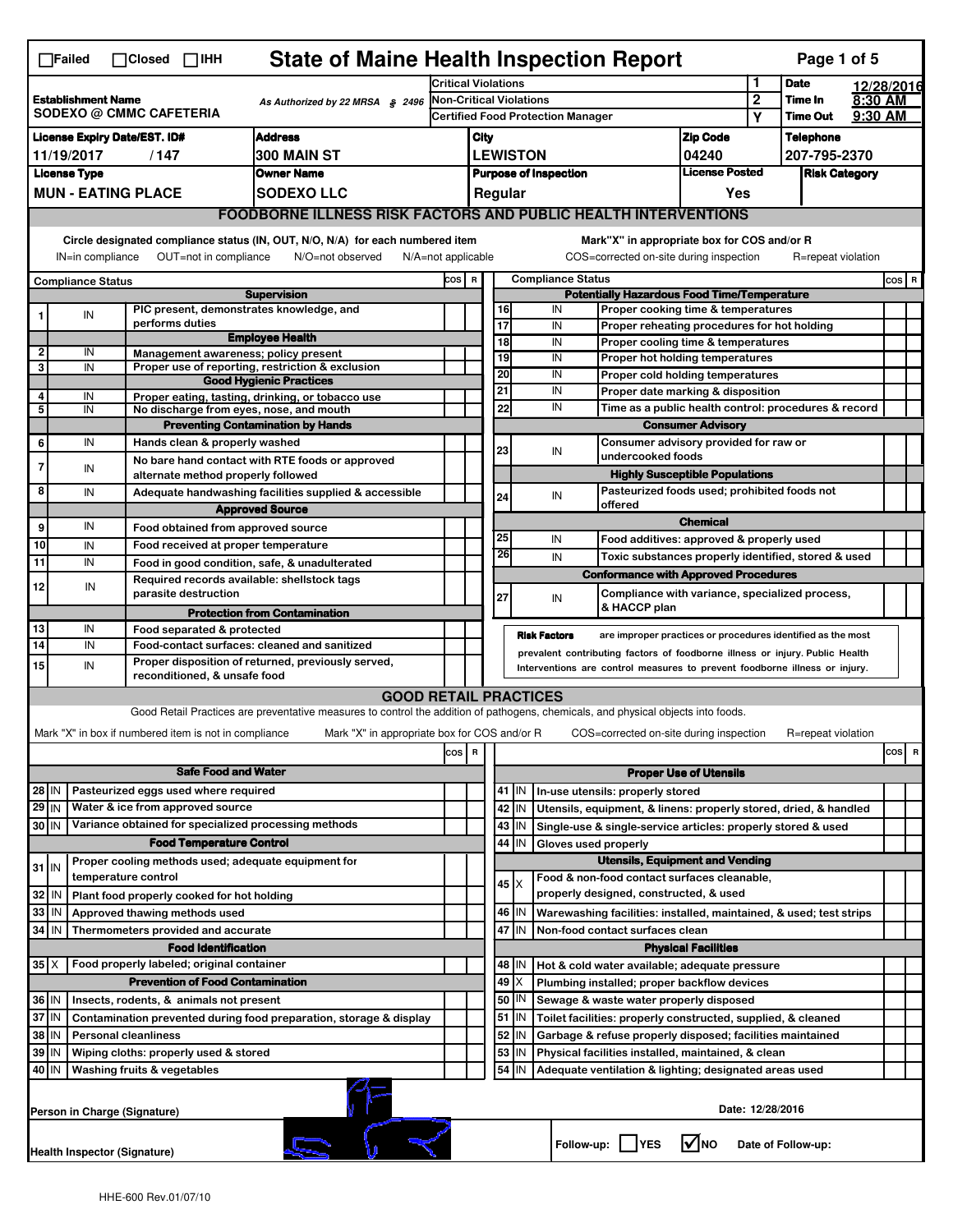|                                                             |                               | <b>State of Maine Health Inspection Report</b>       | Page 2 of 5                      |  |  |
|-------------------------------------------------------------|-------------------------------|------------------------------------------------------|----------------------------------|--|--|
| <b>Establishment Name</b><br><b>SODEXO @ CMMC CAFETERIA</b> |                               | As Authorized by 22 MRSA § 2496                      | 12/28/2016<br>Date               |  |  |
| License Expiry Date/EST. ID#<br>11/19/2017<br>/147          | <b>Address</b><br>300 MAIN ST | Zip Code<br>City / State<br>LEWISTON<br>/ME<br>04240 | <b>Telephone</b><br>207-795-2370 |  |  |
|                                                             |                               | <b>Temperature Observations</b>                      |                                  |  |  |
| Location                                                    | <b>Temperature</b>            | <b>Notes</b>                                         |                                  |  |  |
| wash cycle                                                  | 160                           |                                                      |                                  |  |  |
| hot holding unit pan                                        | 135                           |                                                      |                                  |  |  |
| chicken                                                     | $30\,$                        |                                                      |                                  |  |  |
| milk                                                        | 39                            |                                                      |                                  |  |  |
| veggie cooler                                               | 39                            |                                                      |                                  |  |  |
| cooler                                                      | 39                            | coffee shop                                          |                                  |  |  |
| sand bar                                                    | 39                            |                                                      |                                  |  |  |
| hot water                                                   | 110                           | hs                                                   |                                  |  |  |
| wash cycle                                                  | 157                           | dishwasher coffee shop                               |                                  |  |  |
| rinse cycle                                                 | $180+$                        |                                                      |                                  |  |  |
| cooler                                                      | 39                            |                                                      |                                  |  |  |
| rinse cyle                                                  | 186                           | dishwasher coffee shop                               |                                  |  |  |
| Cooler walk-in                                              | 41                            |                                                      |                                  |  |  |

| Person in Charge (Signature)        | Date: 12/28/2016 |  |  |  |
|-------------------------------------|------------------|--|--|--|
| <b>Health Inspector (Signature)</b> |                  |  |  |  |

 $\overline{\phantom{a}}$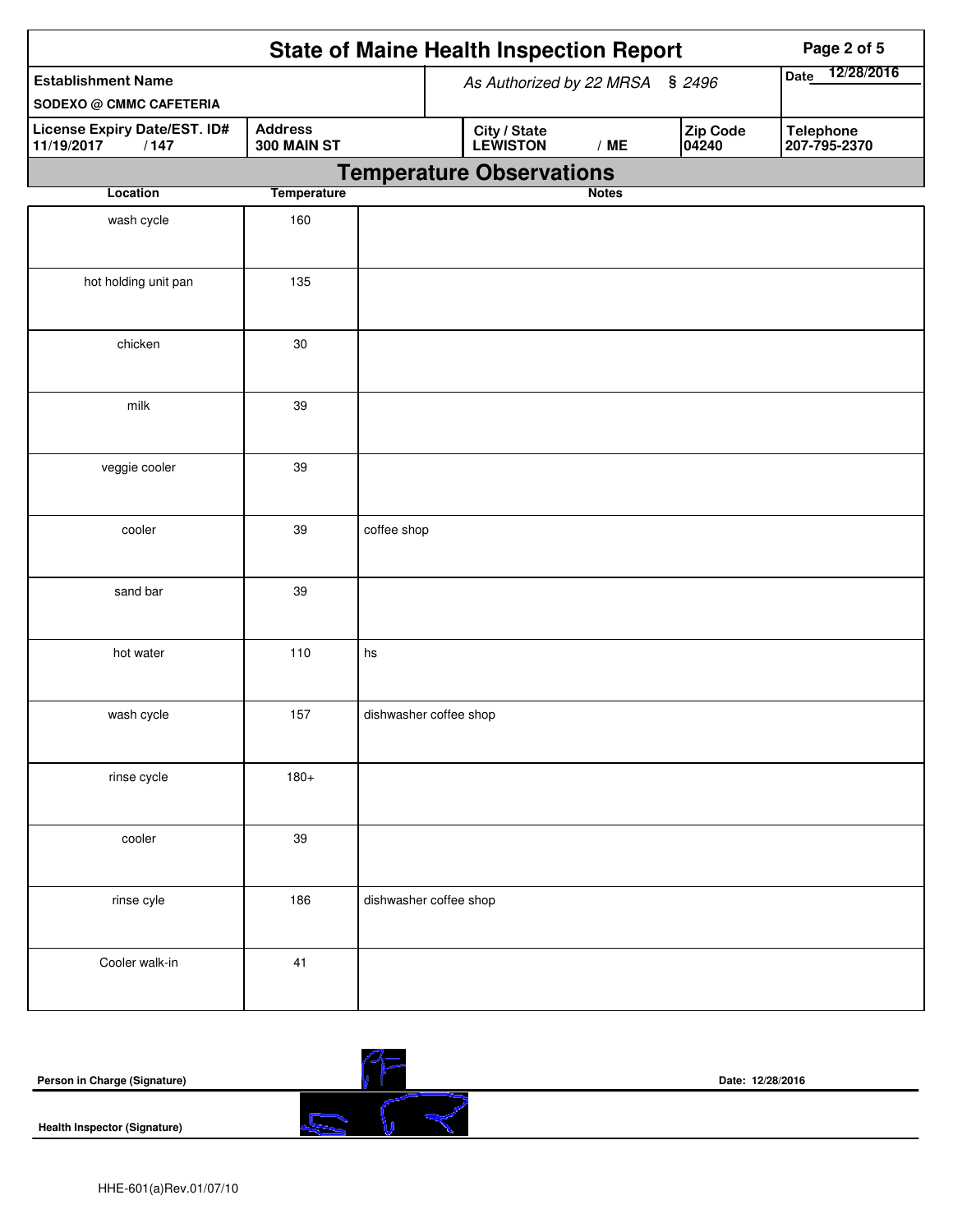|                                                             | Page 3 of 5                     |                                 |                                       |              |                           |                                  |  |  |  |
|-------------------------------------------------------------|---------------------------------|---------------------------------|---------------------------------------|--------------|---------------------------|----------------------------------|--|--|--|
| <b>Establishment Name</b><br><b>SODEXO @ CMMC CAFETERIA</b> |                                 | As Authorized by 22 MRSA § 2496 | 12/28/2016<br><b>Date</b>             |              |                           |                                  |  |  |  |
| License Expiry Date/EST. ID#<br>11/19/2017<br>/147          | <b>Address</b><br>300 MAIN ST   |                                 | City / State<br><b>LEWISTON</b><br>MЕ |              | <b>Zip Code</b><br>104240 | <b>Telephone</b><br>207-795-2370 |  |  |  |
|                                                             | <b>Temperature Observations</b> |                                 |                                       |              |                           |                                  |  |  |  |
| Location                                                    | Temperature                     |                                 |                                       | <b>Notes</b> |                           |                                  |  |  |  |
| mousse                                                      | 34                              |                                 |                                       |              |                           |                                  |  |  |  |

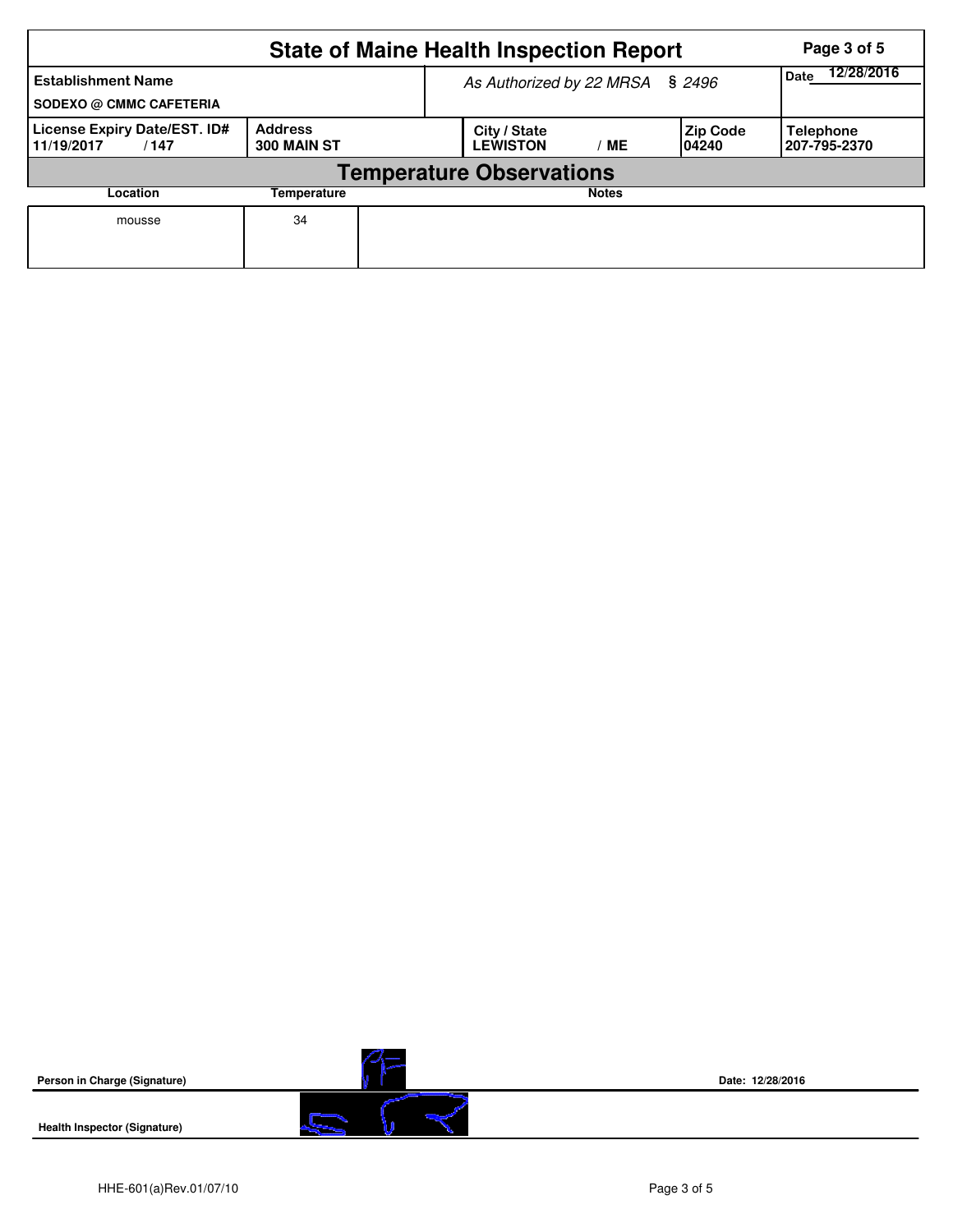|                                                                                                                                                    |                               | Page 4 of 5                     |    |                          |  |  |  |  |  |
|----------------------------------------------------------------------------------------------------------------------------------------------------|-------------------------------|---------------------------------|----|--------------------------|--|--|--|--|--|
| <b>Establishment Name</b>                                                                                                                          | Date                          | 12/28/2016                      |    |                          |  |  |  |  |  |
| <b>SODEXO @ CMMC CAFETERIA</b>                                                                                                                     |                               |                                 |    |                          |  |  |  |  |  |
| <b>License Expiry Date/EST. ID#</b><br>11/19/2017<br>/147                                                                                          | <b>Address</b><br>300 MAIN ST | City / State<br><b>LEWISTON</b> | ME | <b>Zip Code</b><br>04240 |  |  |  |  |  |
| <b>Observations and Corrective Actions</b>                                                                                                         |                               |                                 |    |                          |  |  |  |  |  |
| Violations cited in this report must be corrected within the time frames below, or as stated in sections<br>8-405.11 and 8-406.11 of the Food Code |                               |                                 |    |                          |  |  |  |  |  |
| 35: 3-602.11.(A).(B): N: Packaged food not properly labeled.                                                                                       |                               |                                 |    |                          |  |  |  |  |  |
| <b>INSPECTOR NOTES: need labels Whoppie pies-bagels</b>                                                                                            |                               |                                 |    |                          |  |  |  |  |  |

45: 4-204.12: N: Equipment openings, closures and deflectors are improperly designed and constructed.

INSPECTOR NOTES: replace split door seals refrigeration units

49: 5-205.15: C: Plumbing system not properly maintained in good repair.

INSPECTOR NOTES: plumbing in disrepair dishwasher coffee shop-work order issued